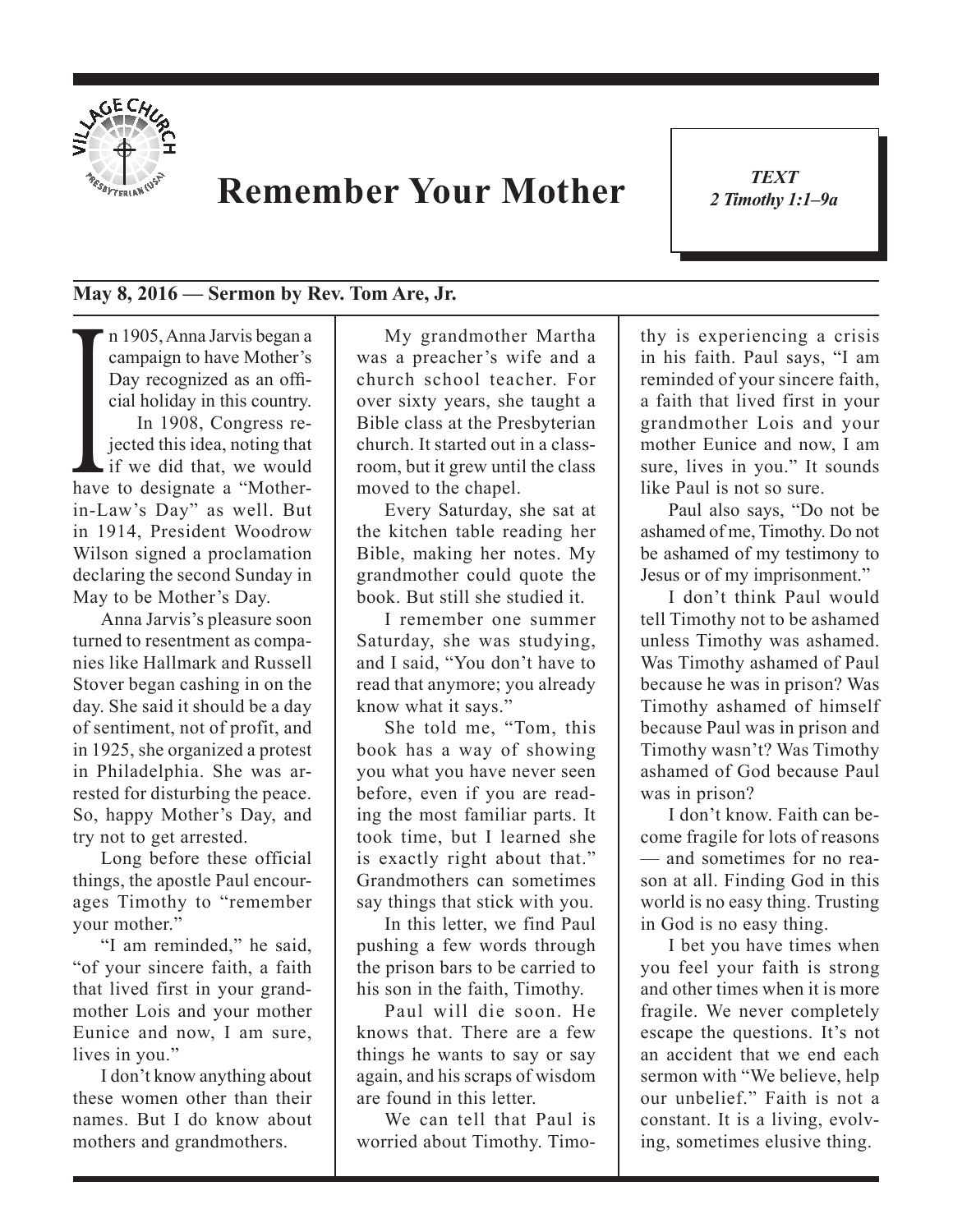2

Timothy was in a faith crisis. I don't know why. But we do see what Paul encourages him to do: remember. Four times in four verses, Paul uses words that reflect remembering:

*When I remember you in my prayers … recalling your tears, I long to see you. … I am reminded … I remind you to rekindle the gift of God.*

Over and over, Paul exhorts Timothy to remember. There is strength that comes from remembering.

I heard Ben Weir talk about this. Ben and his wife Carol were Presbyterian missionaries in the Middle East for 30 years. In 1984, he was taken hostage. He was held for 16 months. Much of that time, he was in isolation. He said what kept him sane — more than sane, what kept him hopeful during that time — was scripture. He didn't have a Bible with him, but it was scripture that he had in his head.

He remembered the Christmas stories. He remembered parables. When they brought him food, he would remember Jesus feeding the 5,000 or the Last Supper.

He would remember the letters of Paul, many of them written from prison: "Nothing separates us from the love of God." He held on to these words like gifts from another time to remind him that the particular storm that he was in would end, and in time, he would rise above it.

What would you remember of God when you are struggling? I would encourage you sometime — and I'm serious about this: Take a piece of paper and write down what you remember of scripture. Write down hymns that you remember. Write down what you remember, and then fold that paper and carry it with you for a while. I think you will find that it gives you strength. Remembering is a sacrament. It gives us strength.

But Paul did not instruct Timothy simply to remember. Paul said, *Remember your mother and her faith … your grandmother Lois and her faith. And remember when I laid my hands on you.* "Laying on of hands" could be a reference to ordination or perhaps to baptism — certainly one or the other.

We will baptize some folks today. Most of them are children. Most of them will not remember it, so we will need to tell them.

A couple summers ago, Carol and I took our children on a vacation in South Carolina. Some wonderful friends shared their place with us there. One day we drove up from the beach to Columbia, to the Seven Oaks Church where I served for about six years. That was the place where my children were baptized. We walked into the sanctuary. It was a Tuesday afternoon, and no one was there. We told them the story of their baptism. Sarah cried like she was being tortured. Nathan was baptized by my colleague. It was her first baptism, and she forgot part of the liturgy. It was just perfect though.

Paul says it's important to remember the moments when God has been in your life. Remember the faith that lived in your grandmother Lois and in your mother Eunice. Paul knows remembering the people in your life that have showed you what it is to follow Jesus will give you strength.

Nadia Bolz-Weber is a Lutheran pastor and national speaker and writer. She's no ordinary Lutheran. She has more tattoos than hair. She writes honestly, although she is very comfortable using language so profane she might get kicked out of the Navy.

She grew up in a Church of Christ. They were folks who taught her early that, as a girl, she was not equipped to be a pastor. Women didn't do that. Women could teach children. But when the boys became middle-school age, well, men needed to take over the teaching. Everyone knows that women are to be silent in church. She learned that early.

After a long and often destructive road, she began to sense that, contrary to the church of her childhood, God was calling her to ministry.

She went home to tell her parents that she thought she was called to be a pastor. She said, "At that moment, my father silently stood up, walked to the bookshelf and took down his worn, leather-bound Bible.

"Here we go," I thought, "he's going to beat me with the scripture stick.

"He opened it up. My father did not read about 'women be-